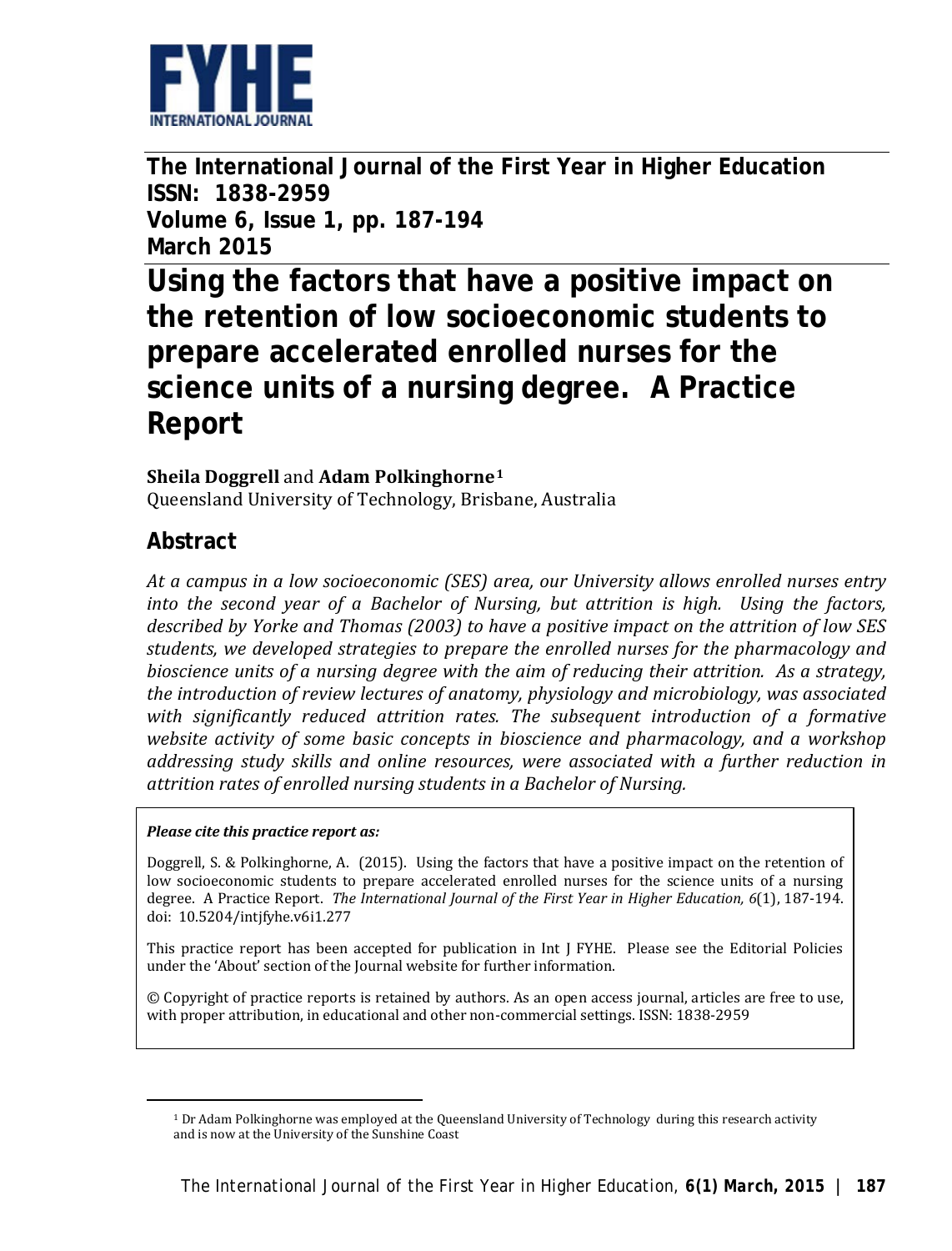# **Introduction**

Ongoing nursing shortages in many countries have driven the need to train more nurses (e.g. USA: Janiszewski, 2003; Australia; National Review of Nursing Education, 2002; Canada/Australia;<br>Duffield & O'Brien-Pallas, 2002). O'Brien-Pallas, Additionally, it is widely acknowledged by health policy makers, providers, clinicians, and social scientists, that a diverse healthcare workforce will improve health disparities in ethnic and other socially disadvantaged groups (reviewed in Gillis, Powell & Carter, 2010; Bradley, Noonan, Nugent & Scales 2008). Thus, in many countries, including Australia, Universities face the challenge of producing increasing or similar numbers of students, and diversifying the population of nurses.

One of the primary strategies of increasing participation in nursing education is the<br>introduction of accelerated nursing introduction<br>programs. Students entering these accelerated programs receive academic credit for prior learning in an unrelated field or recognition of an equivalent learning in the form of prior workplace or life experience (National Review of Nurse Education, 2002; Seldomridge & DiBartolo, 2005).

Our Australian university offers a threeyear undergraduate Bachelor of Nursing degree at a small regional secondary campus in a low SES area. At this campus, all of the accelerated students have<br>completed a non-University course non-University *Diploma of Nursing* program for enrolled accelerated undertake a unit in pharmacology and an advanced level unit in bioscience, in their first semester, without prior-University teaching of these subjects. Although these accelerated students are having their first year experience of University, they are in the same second year classes as continuing students who have already completed their first year experience. The accelerated students at our low SES campus were having problems adjusting to University, as evidenced by high attrition rates early in the course/program (Figure 1).

We did a search for an intervention model that may be useful for our accelerated students, and identified the model of Yorke<br>and Thomas (2003) These authors and Thomas  $(2003)$ . identified six Universities in the UK who were performing above the average for completion rates for one of the following:<br>voung entrants from working-class young entrants from working-class<br>backgrounds, young entrants from backgrounds, young entrants from neighbourhoods with low participation rates, and mature entrants with no familial experience of high education and from low participation neighbourhoods. The low SES backgrounds described by Yorke and Thomas (2003) are probably similar to those of our non-university graduates with diplomas from technical and further education (TAFE) colleges in Australia, as students attending TAFE on average have a lower SES than those attending University (Christie, 2009; Hosken, Land, Goldingay, Barnes. & Murphy. 2013). Also. the Barnes, & Murphy, 2013). campus where the study was undertaken is in a low SES region of Queensland (Australian Government Department of Education, 2013).

After identification, Yorke and Thomas (2003) questioned the institutions about what they were doing that might account for better completion rates than the benchmark, and concluded that the following factors were having a positive impact on the retention of low SES students and their subsequent success:

1. An institutional climate supportive in various ways of students' development i.e. perceived as "friendly". Thus, students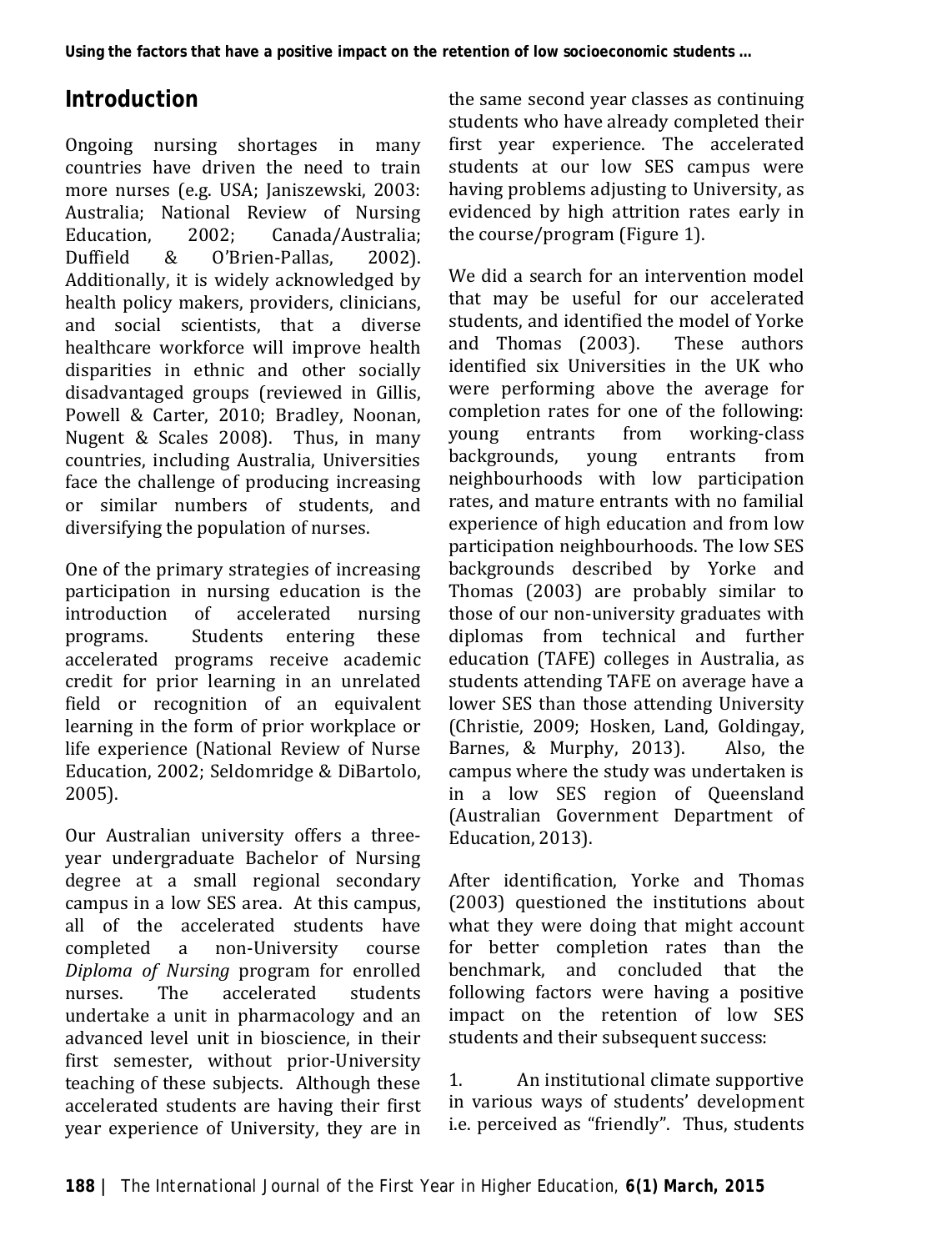were more likely to persist at university, if they developed a relationship with the Institution, which they considered would help them realise their goals.

2. An emphasis on support leading up to, and during, the critically important first year of study. An example of this is that activities in the *Orientation [O] week* can support students.

3. An emphasis on formative assessment in the early phase of courses, and this assessment should have feedback (Yorke, 2001). This was important as it helped students come to terms with the expectation of the university.

4. Recognition of the importance of the social dimension in learning activities e.g. group learning, group study areas in the library, and/or learning resource centre.

5. Staff development activities that facilitated change in teaching and learning practices in support of the needs of a more diverse student cohort.

Our research was based on factors 1-4 of<br>Yorke and Thomas (2003) In our Yorke and Thomas (2003). strategies, factors 1 and 2 were addressed in a skills workshop and review lectures held in *O-week*, and by extra tutorial The *O* week workshop also addressed factor 4. A formative website activity was developed to address factor 3.

### **Methods**

Discussions with the Queensland University of Technology Human Research Ethics Committee indicated that ethical approval was not required for this project, provided students were not identified.<br>Students in the classes examined classes examined (Bioscience 3 and Pharmacology) in each year were divided into two cohorts: (i) continuing students – defined as students who already completed one year of studies prior to enrolment in these units; and (ii) accelerated students – defined as enrolled nurses undertaking these second year<br>classes without any prior Nursing without any prior undergraduate study. This information was determined for each student using their university academic records.

The strategies were introduced in stages. In 2010, we intervened with review lectures to support the accelerated students, and in 2011, all three parts of the strategies were introduced.

#### *Review lectures*

The review lectures, consisting of material normally given in the first year of the course/program on anatomy, physiology and microbiology, were presented before<br>or at the beginning of semester. The or at the beginning of semester. lecture on anatomy and physiology reviewed a number of systems (nervous, endocrine, cardiovascular, respiratory, digestive, renal), and the lecture on microbiology discussed the diversity of microorganisms in relation to human<br>health. the structures of these health, the structures of these microorganisms and an introduction to diagnosis of infections.

#### *Establishment of community website and student recruitment*

A community website for the accelerated students in bioscience and pharmacology was established on Blackboard and all of the students in these units were enrolled. The accompanying email stipulated that the community website was designed for accelerated students, but may be a useful<br>refresher for continuing students. In refresher for continuing students. addition to explaining what was available on the website, the class email also invited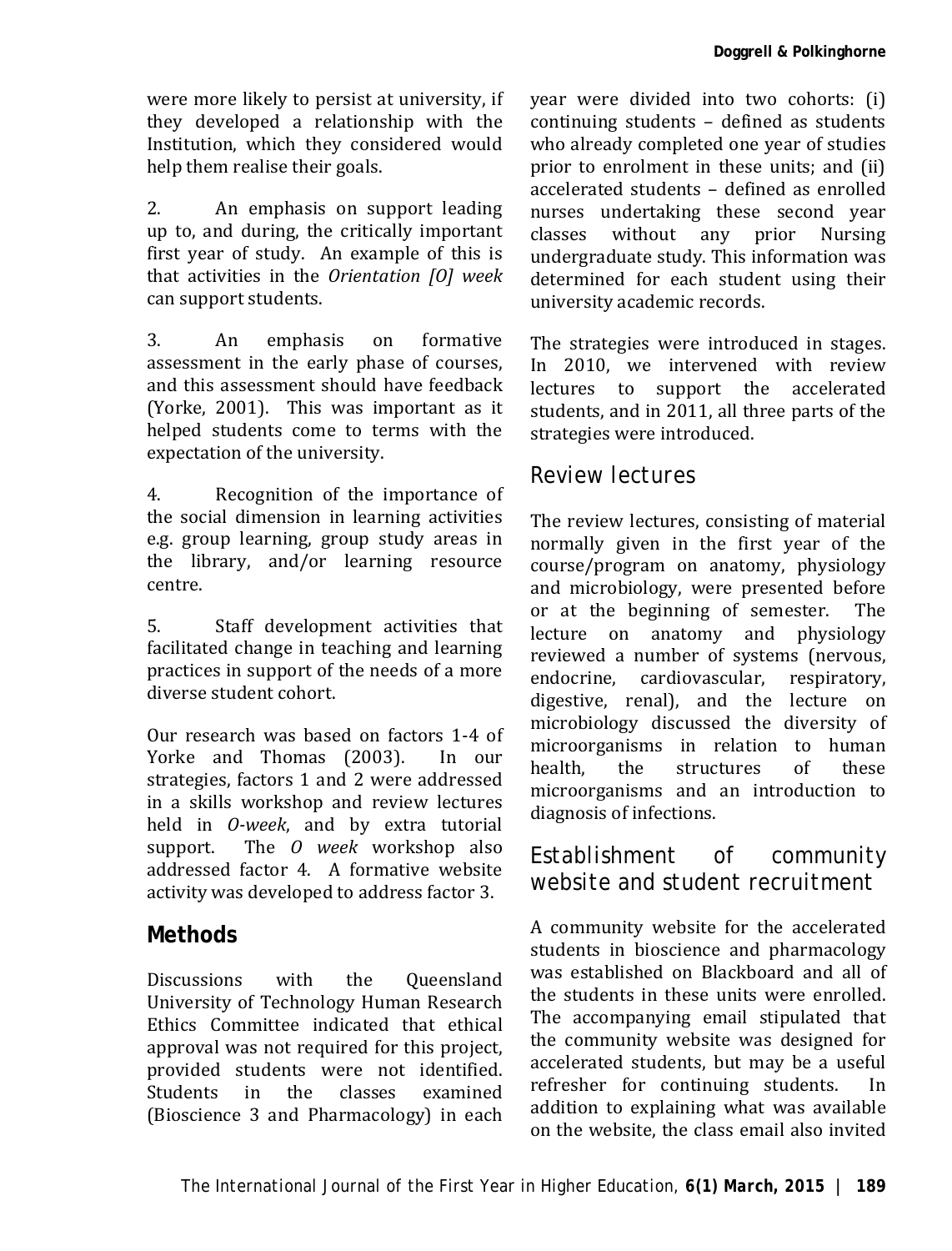the accelerated students to the "live" strategies (the *O week* workshop, and the review lectures). All of the components of the strategies were available on the community website.

## *2011 and 2012 formative website activity*

In the weeks before the start of semester, a formative website activity that considers some basic concepts common to the science units was posted on the community<br>website: *Getting Started*. This *Getting*  $website: *Getting Starting*$ *Started* website had eChapters, specifically prepared for the accelerated students on: Medical and anatomical terminology; Cell to tissues; Tissues to body; Homeostasis;<br>Physiological feedback mechanisms: Physiological Binding sites – the Keys to Pharmacology; Physiological Processes – Links to Pharmacokinetics. These concepts were supported by self-help quizzes, consisting of MCQs posted on the community website, with feedback for each correct and incorrect answer.

### *2011 and 2012 workshop in O week*

Accelerated students were invited to a special workshop in O week. The workshop started with an introduction to why the strategies were set up, followed by a walk through the community Blackboard site, and the Blackboard site for the individual units. The second part of the workshop discussed library resources available to the students, and was presented by the campus Academic Skills Adviser. The third part of the workshop focused on study skills for active learning as well as specific advice on studying bioscience and pharmacology. Finally, a previous accelerated nursing student discussed their experiences, and how they coped.

### *2011 Extra tutor for weeks 1-3*

The individual students had extra tutor<br>sunnort for weeks 1-3. This was support for weeks 1-3. administered by a tutor using the Blog/Discussion part of Blackboard. Thus, students were able to post questions or problems relating to the lectures, and these were dealt with by the tutor or other students in the group on Blackboard. It was hoped that the Blog/Discussion part of the Blackboard would remain active after the end of support from the tutor, but this<br>did not happen. As a result of this, the As a result of this, the extra tutor part of the strategies was not used in 2012.

### *Data analysis*

The attrition rate was the rate of students' withdrawal from the unit and university. Comparisons of attrition and failure rates of the continuing versus the accelerated students were made by determining the Odds ratio with 95% confidence levels. Comparison between the percentage marks was made using Students unpaired t-test. For all statistics used, a *p* value of ≤ .05 was considered significant.

# **Results**

# *Attrition rates*

Up to 50% of the students enrolled in the bioscience and pharmacology units at the low-SES campus were accelerated students (Table 1), and the attrition rate in 2009 was very high  $(\sim 30\%$ , Figure 1). Oddsratio analysis showed that the attrition rates were significantly higher for the accelerated than the continuing students in both the bioscience and pharmacology units: bioscience; odds-ratio [OR] = 19.6; 95% confidence limits [CL], 1.09 to 354, *p* = .04: pharmacology; OR = 24.85, CL, 1.35 to 456,  $p = .03$ .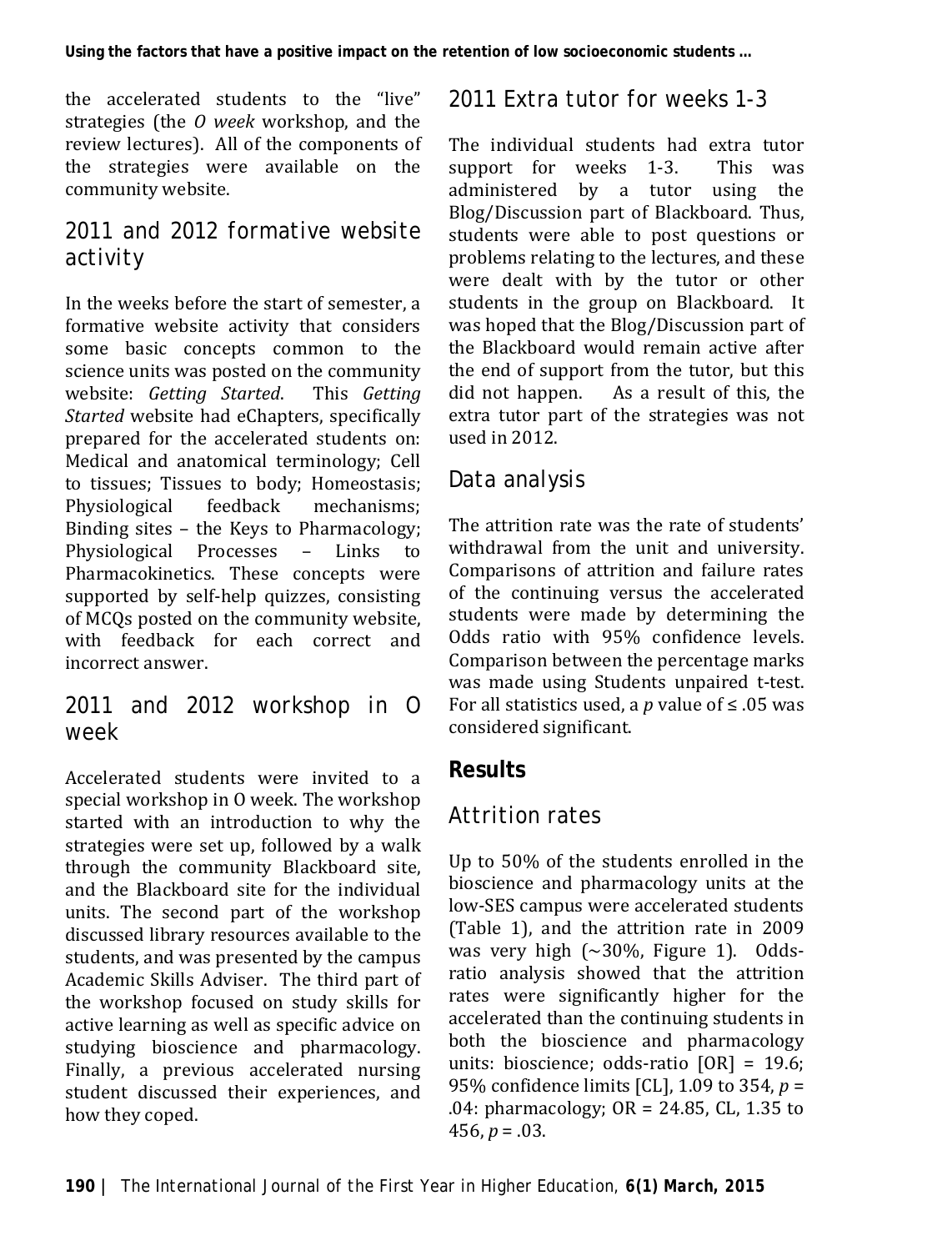| Pharmacology      | <b>Student cohort</b> | <b>Number</b><br>(percentage) | <b>Number</b><br>that failed | Mark of students<br>that passed |
|-------------------|-----------------------|-------------------------------|------------------------------|---------------------------------|
|                   |                       |                               |                              |                                 |
| Accelerated       | 33 (54%)              | $1 (p=.39)$                   | $64.6 \pm 2.0$ (22)          |                                 |
| 2010              | Continuing            | 34 (64%)                      | 3                            | $71.9 \pm 2.0$ (29)             |
|                   | Accelerated           | 19 (36%)                      | $0 (p=.37)$                  | $69.8 \pm 2.4(18)$              |
| 2011              | Continuing            | 40 (64%)                      | $\mathfrak{D}$               | $70.7 \pm 1.5$ (38)             |
|                   | Accelerated           | 23 (36%)                      | 2 ( $p = .59$ )              | $64.2 \pm 1.9$ (20)*            |
| 2012              | Continued             | 45 (64%)                      | $\mathcal{D}_{\mathcal{L}}$  | $63.4 \pm 1.3$ (41)             |
|                   | Accelerated           | 25 (36%)                      | $2 (p=.57)$                  | $63.3 \pm 1.3$ (22)             |
| <b>Bioscience</b> |                       |                               |                              |                                 |
| 2009              | Continuing            | 31 (53%)                      | 4                            | $61.6 \pm 2.6$ (27)             |
|                   | Accelerated           | 28 (47%)                      | $3 (p=.81)$                  | $61.8 \pm 1.9$ (16)             |
| 2010              | Continuing            | 32 (62%)                      | 3                            | $74.5 \pm 2.1$ (29)             |
|                   | Accelerated           | 20 (38%)                      | 0 ( $p = .41$ )              | $66.4 \pm 2.7$ (18)*            |
| 2011              | Continuing            | 40 (66%)                      | 2                            | $68.5 \pm 1.9$ (38)             |
|                   | Accelerated           | 21 (34%)                      | $1 (p = .97)$                | $66.7 \pm 2.2$ (19)             |
| 2012              | Continuing            | 50 (63%)                      | 3                            | $67.2 \pm 1.8$ (46)             |
|                   | Accelerated           | 29 (37%)                      | $4 (p=.12)$                  | $69.5 \pm 2.3(23)$              |

Odds ratio analysis showed no significant difference in failure numbers between continuing and accelerated students. The *p* values from this analysis are given in the brackets in the failure column.

Marks are given as mean percentage ± SEM (number of students)

\**p* < .05, unpaired Students t-test, for marks

The introduction of the review lectures presented in 2010, was associated with a drop in the attrition rate of the accelerated student (Figure 1).

Odds-ratio analysis showed that the attrition rates were no longer significantly higher for the accelerated than continuing students in both the bioscience and pharmacology units: bioscience; OR = 10.48; 95% CL, 0.47 to 232, *p* = .14: pharmacology; OR = 8, CL, 0.83 to 76.9, *p* = .07. This decrease in student attrition across both units was continued in 2011 when the full strategies was introduced (Figure 1), and there was no significant difference in OR between the continuing

and accelerated students: bioscience; OR = 5.9; 95% CL, 0.23 to 152, *p* = .28: pharmacology;  $OR = 1.96$ ,  $CL$ ,  $0.12$  to 33,  $p = .64$ . Similar decreases in accelerated Similar decreases in accelerated student attrition were also observed in 2012 despite the removal of the online tutorial support (Figure 1). Over the same time period, 2009-2012, the attrition rate was very low for the continuing students (Figure 1).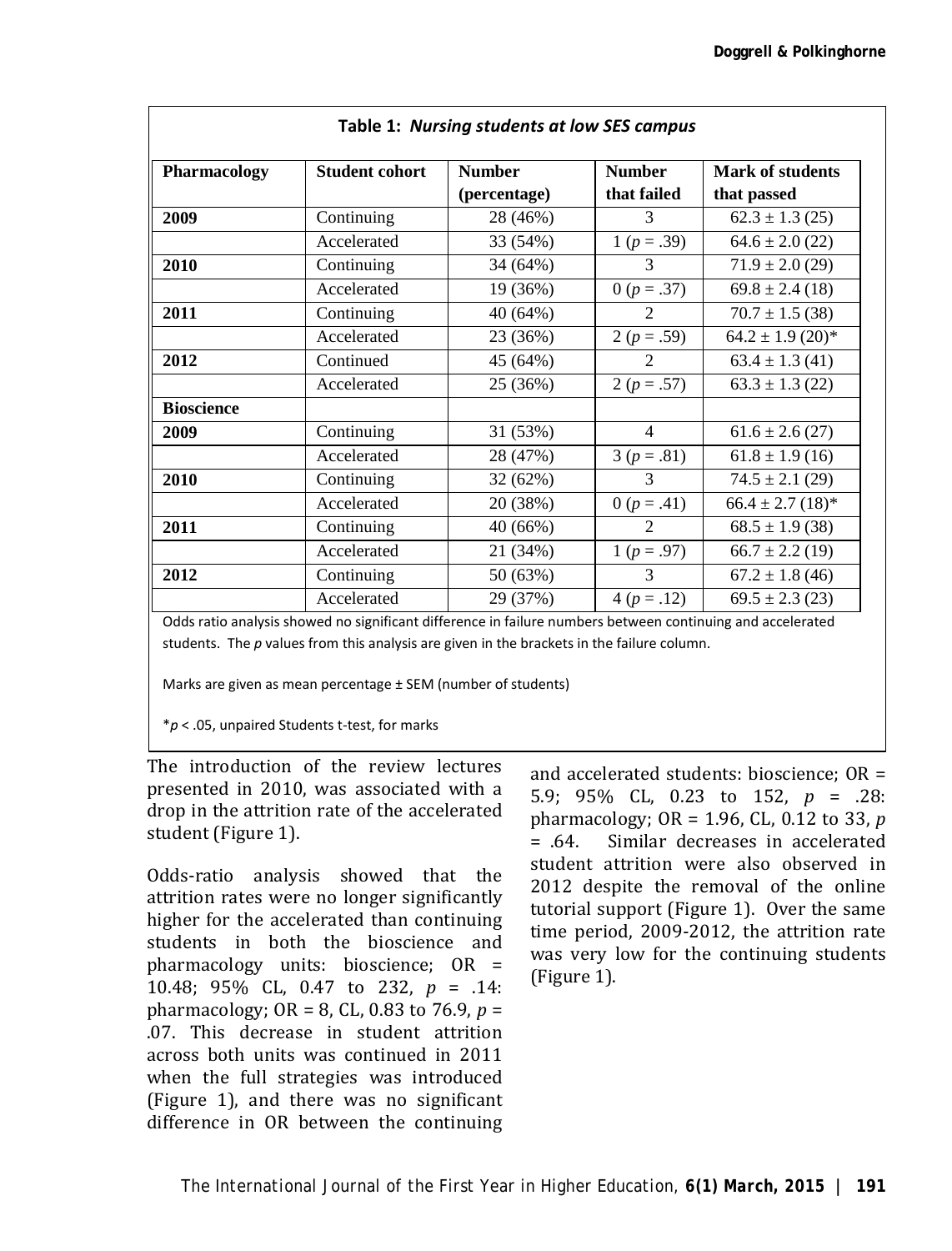**Using the factors that have a positive impact on the retention of low socioeconomic students …**



Percentage attrition is plotted against year for the pharmacology (top) and bioscience (bottom) units.

Odds-ratio analysis:  $*$  indicates  $p < .05$ , NS indicates no significance between accelerated and continuing students for individual years.

### *Pass and percentage marks of retained students*

Only small numbers of continuing and accelerated students who were retained in the units failed the pharmacology and bioscience units in 2009, and these numbers were not significantly different by<br>odds-ratio analysis (Table 1). Despite odds-ratio analysis (Table 1). declining numbers of accelerated students withdrawing in 2010-2012, the number of accelerated students failing these units

remained not significantly different to that of the continuing students by odds ratio (Table 1). For the students who passed the units, their percentage marks were not<br>significantly different by Student's significantly different by Student's unpaired t-test in each year for the accelerated students compared to the continuing students with 2 exemptions; the pharmacology unit in 2011 and bioscience unit in 2010 when the accelerated students had a lower mean mark than the accelerated students (Table 1).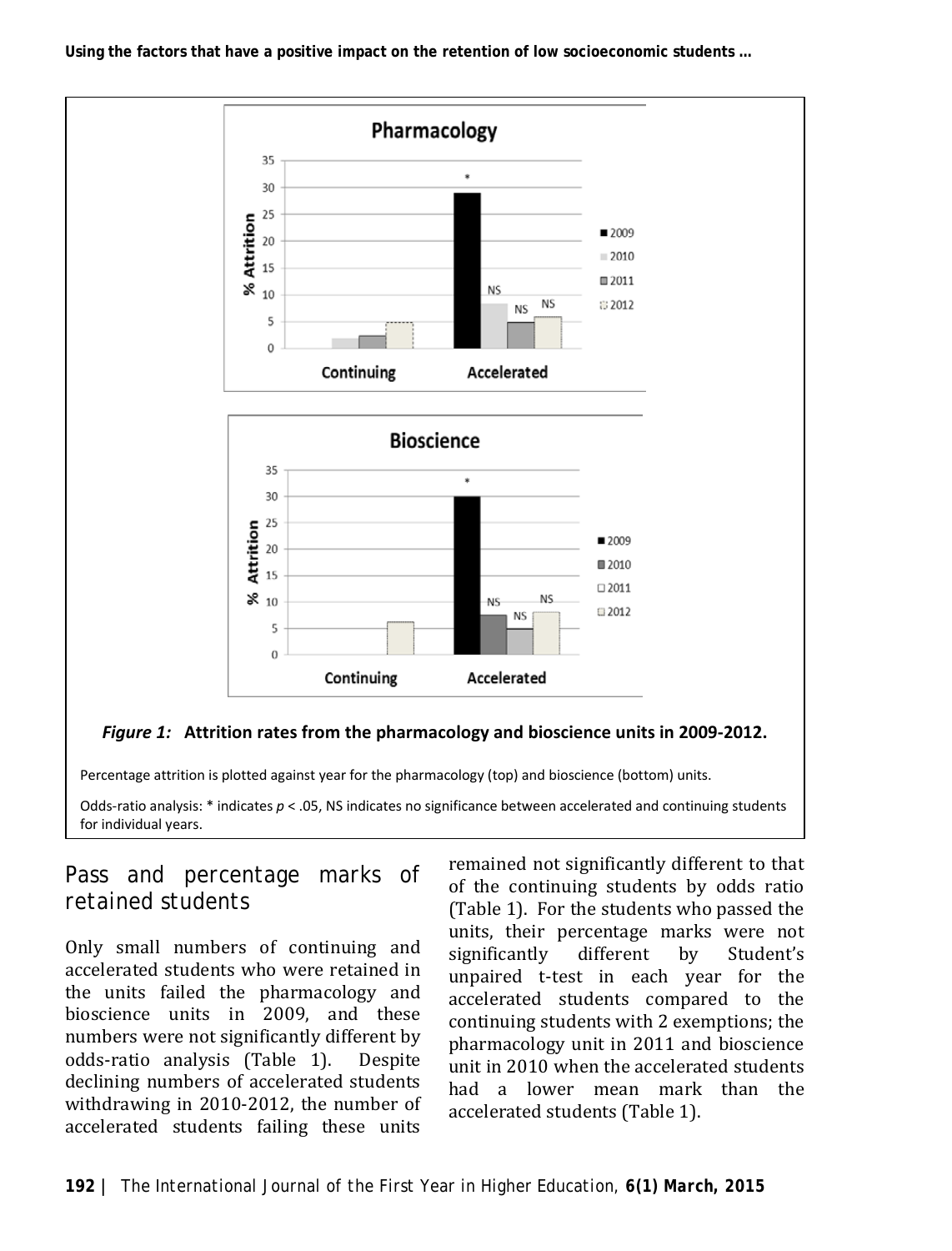#### **Discussion**

As discussed in the introduction, Yorke and Thomas (2003) have produced a list of factors that they consider will have a positive impact on the retention of students from low SES backgrounds. However to our knowledge, prior to this study, providing strategies which address these factors to reduce attrition in a low SES community campus has not been<br>tested. In this project, we devised In this project, we devised strategies for supporting accelerated students in pharmacology and bioscience units, and these strategies were associated with reduced rates of attrition from these units.

The strategies were probably not the only factors that contributed to the improved retention of accelerated students. In 2009, when there were high attrition rates in Pharmacology/Bioscience at the low SES campus, both study authors were teaching at this campus for the first time, little information was available on the status and background of enrolled accelerated<br>students, and we gave no special students, and we gave no consideration to these students. Most of the attrition of accelerated students was early. In 2010-2012, in addition to the strategies described in this manuscript, we were also aware of these students and directly addressed this in the classroom. Presumably, this change of attitude on our part as University teachers may have contributed to the success of our strategies.

It is possible that other changes contributed to the decreased attrition of the accelerated students but we are unaware of any such changes. Thus, to our knowledge, there was no change in admissions policies at the campus during our study or other changes than ours to decrease the attrition of the accelerated students.

Our aim was to develop an approach that<br>can be used in other can be used in other units/courses/Universities, and we consider we have done this at our low SES<br>campus. Subsequently, we have Subsequently, introduced the strategies into our much larger main campus, where the accelerated students also include international and graduate students, and showed the strategies are associated with increased retention of accelerated students (Doggrell & Schaffer, 2012).

In our study, there was mainly no significant difference or only a small decrease in performance (percentage marks) between the retained accelerated student academic performance, compared to the continuing students who had already completed one year of study. To our knowledge there is no previous study comparing academic performance between<br>retained accelerated and continuing retained accelerated and students.

As stated in the Introduction, Universities around the world are under pressure to produce more nurses. As the strategies we describe in this paper were associated with retaining more accelerated students in Nursing from a low SES area, it will be of interest to determine whether our strategies can be used in other courses with low SES students.

#### **References**

Australian Government Department of Education. (2013). *SES scores for census collection districts (CDs) 2009-2013 – based on the SES index for general recurrent grants funding.* Retrieved from [https://ssp.education.gov.au/ssp/help/index.ht](https://ssp.education.gov.au/ssp/help/index.htm#socioeconomic_status_(ses)/ses_-_2009-2013/ses_scores_cd.html) m#socioeconomic\_status (ses)/ses - 2009-

[2013/ses\\_scores\\_cd.html](https://ssp.education.gov.au/ssp/help/index.htm#socioeconomic_status_(ses)/ses_-_2009-2013/ses_scores_cd.html)

Bradley. D., Noonan, P., Nugent, H., Scales, B. (2008). *Review of Australian higher education. Final*